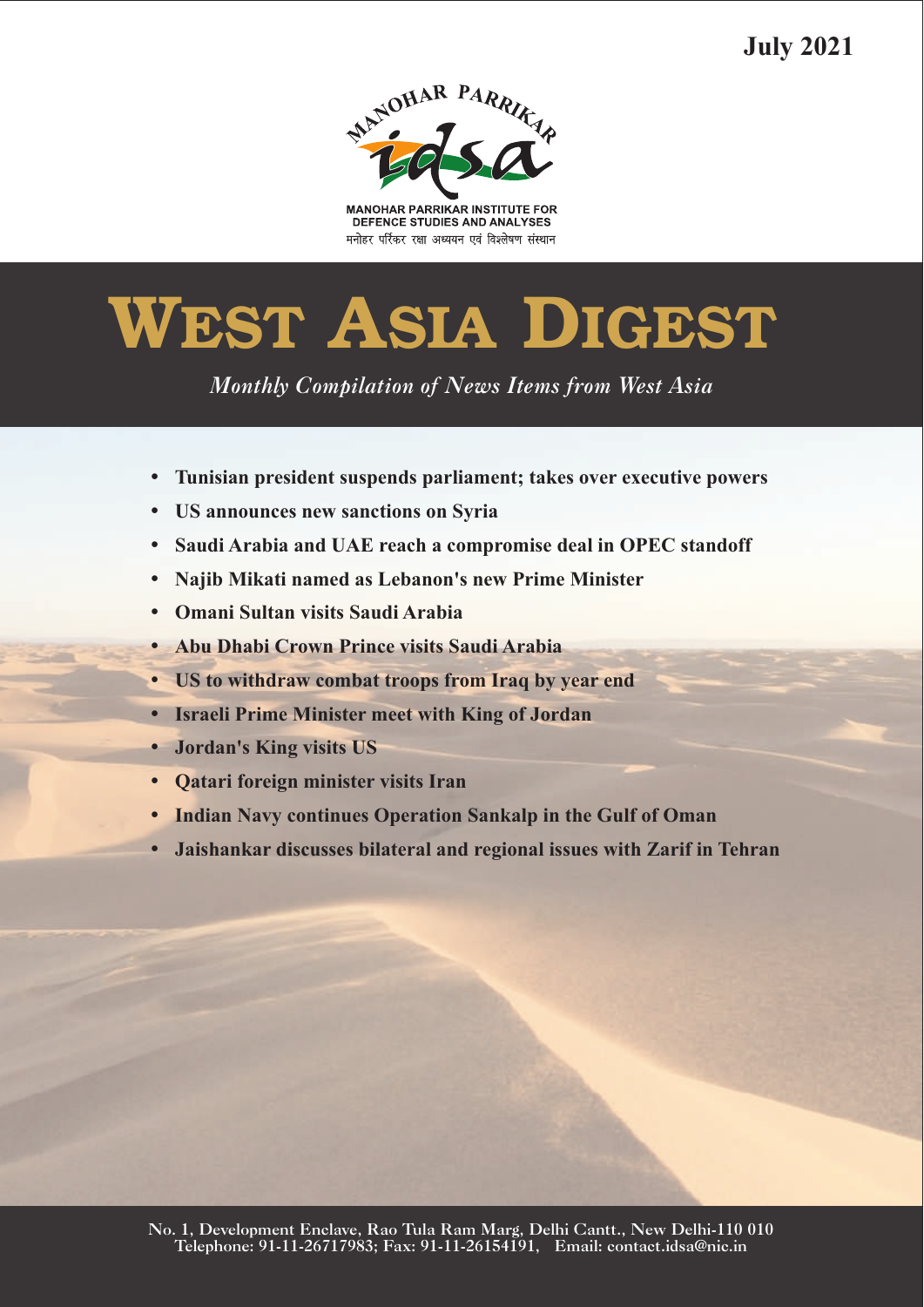# **Tunisian president suspends parliament; takes over executive powers**

Tunisia's President Kais Saied suspended the parliament, dismissed Prime Minister Hichem Mechichi and took over the executive powers and supervision of public prosecution. He also invoked the emergency powers under Article 80 of the constitution which allows the president to take "necessary measures" when the country is "in a state of imminent danger." The announcements followed violent protests in several cities against the deterioration of the country's health, economic and social situation. Tunisian President said that he took these steps as he had to save Tunisia from corruption and plots to sow civil strife at a time when the country's economy is weak and it is struggling with the worst outbreak of the Covid-19 pandemic. Tunisian Parliament Speaker and head of the Ennahda Party, Rached Ghannouchi, accused President Saied of launching "a coup against the revolution and constitution" and urged him to return to democracy in Tunisia. Saied's supporters have appreciated the move and huge crowds were seen in the streets in support of Saied.

#### **US announces new sanctions on Syria**

The US has announced a new list of sanctions on Syria targeting officials and organisations linked to killing civilians and violating human rights in the country. The new sanctions include eight Syrian prisons – Saydnaya Military Prison and seven other prisons operated by the Syrian General Intelligence Directorate and Syrian Military Intelligence for violation of human rights. The US has imposed sanctions on Saraya Al Areen – a militia affiliated with the Syrian

Army that participated in the 2020 military operation to recapture Idlib. Ahrar Al Sharqiya, an armed Syrian opposition group that has integrated numerous former Islamic State of Iraq and Syria (ISIS) members into its ranks, has also come under the US sanctions.

# **Saudi Arabia and UAE reach a compromise deal in OPEC standoff**

After a two-week long spat, Saudi Arabia and UAE have reached a compromise deal over oil production quota in the Organisation of the Petroleum Exporting Countries (OPEC). Saudi Arabia has now agreed to UAE's request to have a higher baseline – from the existing 3.17 million barrels per day to 3.5 million barrels day though it demanded its base line to be increased to 3.8 barrels a day. The agreement will boost OPEC's oil output by 400,000 barrels a day each month from August, continuing until all of its halted output has been revived. The deal will also give UAE and several other countries higher baselines against which their production cuts are measured. Earlier, UAE had opposed extending the existing deal until December 2022 from April 2022 unless it was granted a higher production quota.

# **Najib Mikati named as Lebanon's new Prime Minister**

Najib Mikati has been appointed the new prime minister of Lebanon, following parliamentary consultations with President Michel Aoun. Mikati received support of 72 out of the 128 members of parliament, including members from Hezbollah. The new appointment was made following Saad Hariri's resignation on July 15, 2021, as a result of President Aoun's refusal to accept conditions proposed by Saad Hariri. A key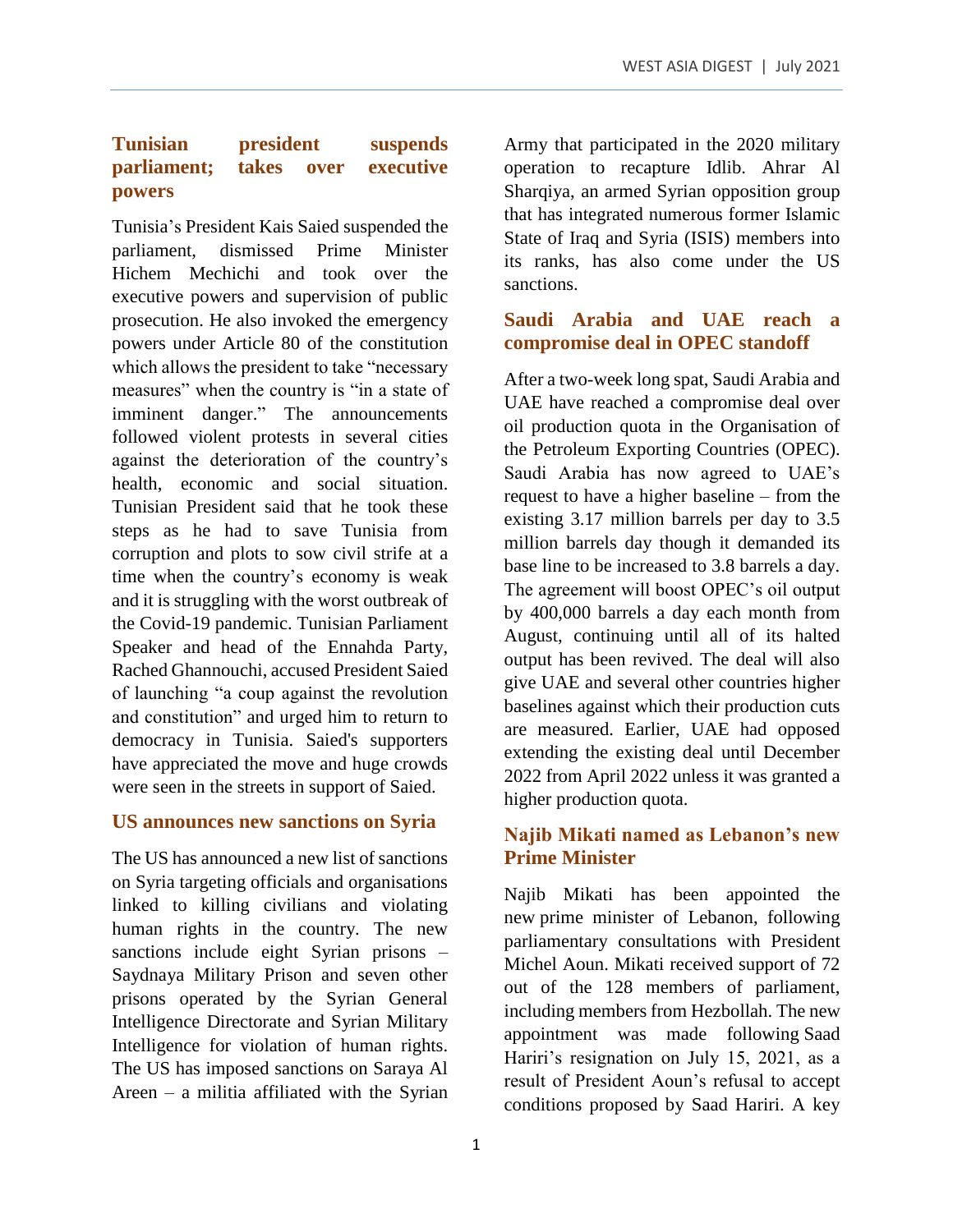reason for Hariri's failure to form a government was Aoun's repeated rejection of the names put forward by him to be included in the cabinet. However, Mikati has stated that President Aoun has approved most of the names proposed by him to be part of the government.

## **Omani Sultan visits Saudi Arabia**

Sultan Haitham bin Tariq Al Said of Oman, accompanied by a high-level delegation of ministers and officials, visited Saudi Arabia on his first official overseas trip since assuming power last year. Sultan Haitham met with King Salman and both the leaders discussed ways to further enhance Oman-Saudi relations, situation in Yemen, Iranian nuclear and missile programme among other regional issues. During his visit both the countries signed a MoU establishing the Omani-Saudi Coordination Council that seeks to further strengthen bilateral relations between the two countries. Omani Sultan presented King Salman with the Order of Al Said, the highest accolade in Oman, while King Salman conferred the Order of King Abdul Aziz on Sultan Haitham.

# **Abu Dhabi Crown Prince visits Saudi Arabia**

Sheikh Mohamed bin Zayed Al Nahyan, Crown Prince of Abu Dhabi, visited Saudi Arabia and met with Crown Prince Mohammed bin Salman. Both the leaders discussed bilateral cooperation and acceleration of joint efforts to further enhance ties between them. They reviewed the recent regional and international developments and emphasised on maintaining peace and stability in the region. They also discussed and agreed to further deepen the strategic cooperation between

them. The visit comes in the aftermath of both the countries reaching a compromise deal over oil production quota in the OPEC.

# **US to withdraw combat troops from Iraq by year end**

The US and Iraq have signed an agreement regarding withdrawal of American combat troops from Iraq. The agreement was signed in Washington as Iraqi Prime Minister Mustafa Al Kadhimi visited US and met with President Joe Biden in the White House. There are currently 2,500 US troops in Iraq focused on fighting the remnants of the ISIS in the country. However, the US would continue to focus on logistics, maintenance of equipment and helping Iraqi forces further develop their intelligence and surveillance capabilities. Iraq is facing politically delicate time and this development is seen as a victory domestically in Baghdad.

# **Israeli Prime Minister meet with King of Jordan**

Israeli Prime Minister Neftali Bennett secretly met with King Abdullah II of Jordan in the first week of July 2021. The report of the meeting was later confirmed by Jordanian king during an interview with *CNN* on July 25, 2021. The meeting was important because Israeli prime minister met with the King of Jordan for the first time in five years. While the details were not made public, the meeting can be seen as a step to improve Israel's relations with Jordan. The news about the secret meeting came after Israeli Foreign Minister Yair Lapid met with his Jordanian counterpart, Ayman Safadi, during which a deal was signed between the two countries to supply 50 million cubic meters of water to Jordan from Israel.